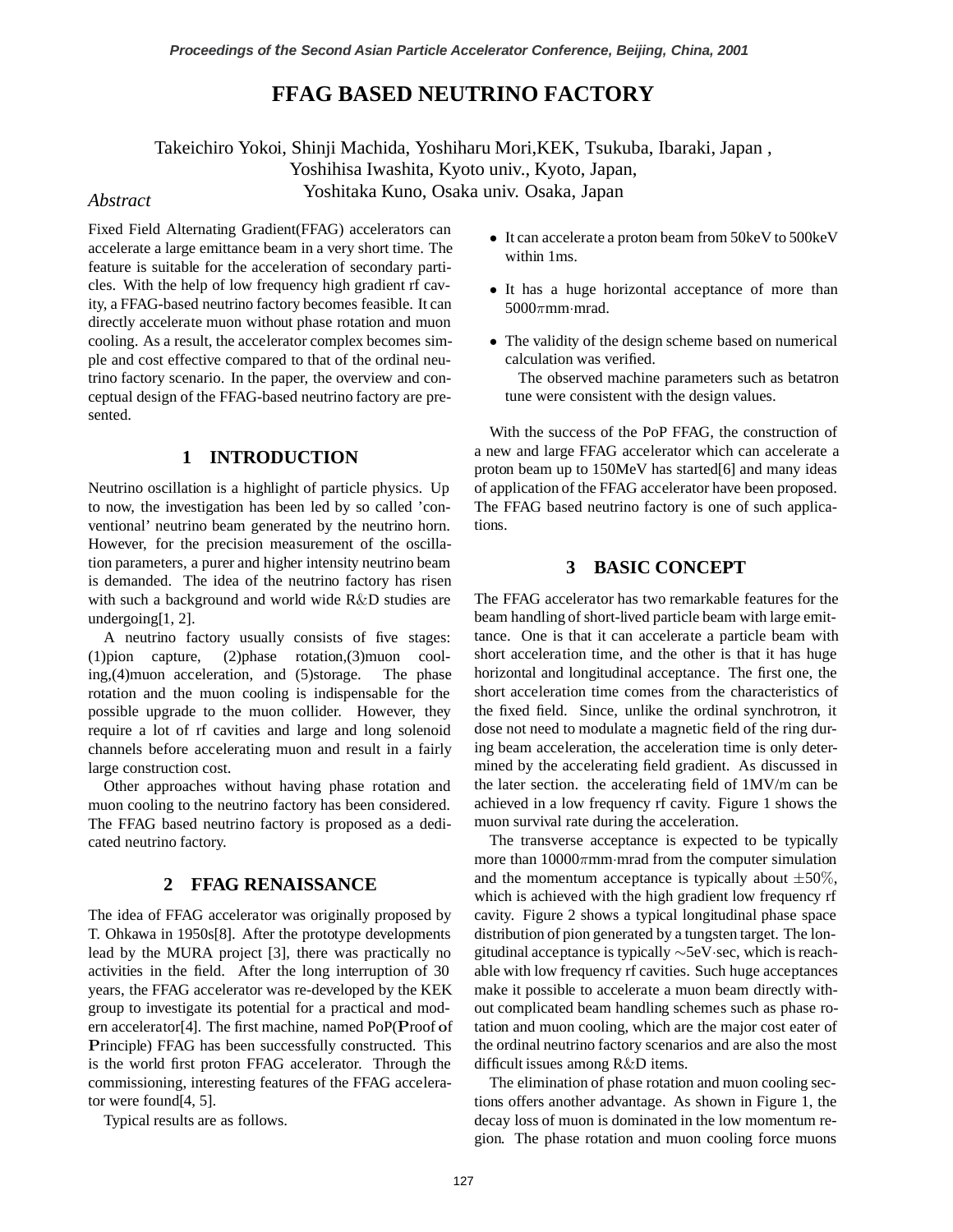### **Proceedings of the Second Asian Particle Accelerator Conference, Beijing, China, 2001**



Figure 1: Muon survival rate during acceleration in various accelerating field gradient

to stay in the high loss region until cooling is completed. Thus, skipping these two stage results in suppressing the muon decay loss.



Figure 2: The particle distribution of the initial pions and the product muons generated by a short bunched 5 GeV proton beam in the longitudinal phase space. (Ho izontal axis: time of flight(ns) Vertical axis: total momen $tum(GeV/c)$ 

These two are the key features of the FFAG based neutrino factory. The following sections give the overview.

## **4 PION CAPTURE**

In ordinary neutrino factory scenario, the initial captured pions are momentum range of  $100$ MeV/c ∼ 300MeV/c. This is requested from phase rotation and muon cooling. However, in the FFAG scenario, since the phase rotation and muon cooling channels are skipped, the initial momentum region must be re-optimized.

As the proton driver, JHF main ring is to be adopted in the study<sup>1</sup>. Figure 3 shows the pion and muon momentum spectrum and yield as a function of central captured momentum with fixed momentum acceptance of 50%. It shows that the optimum central momentum is around 700MeV/c. If the captured momentum is set to be relatively higher momentum, another advantage can be expected. Generally speaking, high energy pion are forwardly boosted at birth. Therefore, the initial emittance expected to be relatively small. In addition, the emittance blow up caused by pion decay is also small compared to that for low energy capture. These two advantages result in the reduction of transverse dimension of the apparatus.



momentum acceptance(dp/p=50%) and beam size with fixed horizontal( $10000\pi$ mm·mrad) and Figure 3: (a) Muon and pion distribution with fixed trans-**0.05** distribution (b) particle yield in various central momentum **berse acceptance(10000πmm·mrad), (a)Total Momentum distribution (b) particle vield in various central momentum** 

 $\mathbf{I}_{\text{in}}$  **4b**  $\mathbf{F} \mathbf{E} \mathbf{A} \mathbf{C}$  accounts 40 In the FFAG scenario, the reduction of the initial beam In the FFAG scenario, the reduction of the initial beam<br>emittance is crucially important. For the issue, recently a promising idea has arisen. That is the concept of "Conducting target"[7]. The idea is as follows. Feeding a huge pulsed electric current in a target made of conducting materials such as graphite, a strong toroidal field is generated inside of the target. The generated pions are confined inside of the target by the field and finally go out from the downstream surface of the target. Unlike the conventional target of the neutrino factory, the source point is unique and the beam size at the source is the production target radius. As a result, the initial emittance is drastically reduced compared to the conventional target.

The idea has another interesting feature. Since the

<sup>1</sup>Proton energy: 50GeV, Beam power 1MW